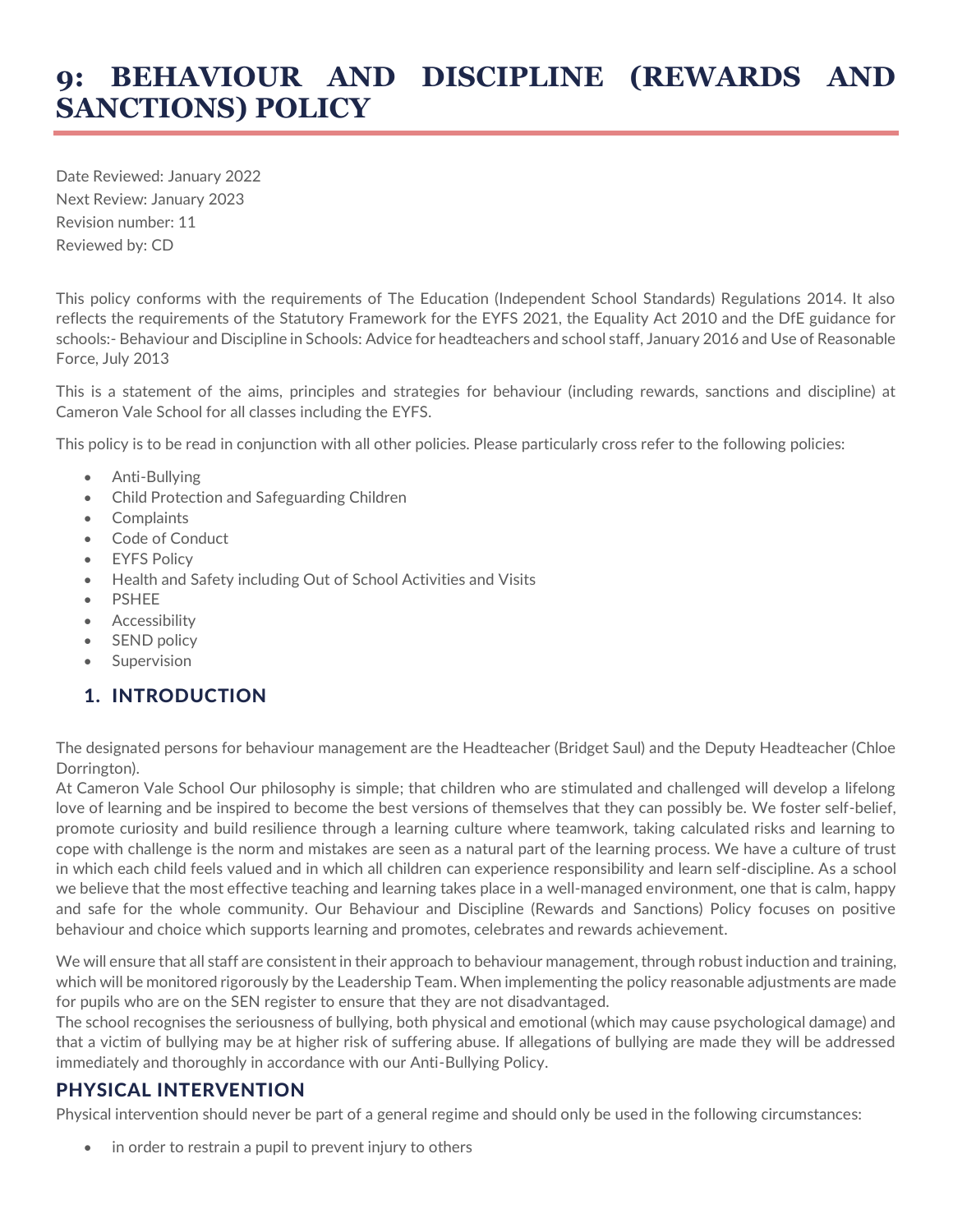- where a pupil is in danger of hurting him/herself
- to prevent a pupil from damaging property
- to prevent a pupil from causing disorder

The decision on whether or not to physically intervene is down to the professional judgement of the staff member concerned and always depends on the individual circumstances. On any occasion where physical intervention has had to be used it must be reported to the Headteacher immediately. The parents must also be informed the same day.

The actions the school takes are in line with the official guidance as set out in the DfE's non-statutory guidance: Use of Reasonable Force (2013).

In the event of violent or aggressive act from a pupil, members of staff are encouraged to evacuate the classroom and seek immediate support from another member of staff or Senior Leader.

#### **Cameron Vale does not use, or threaten to use, corporal punishment under any circumstances.**

## **2.** AIMS

YOU CHOOSE is central to this policy and it drives our aims that all children will:

- develop an awareness of right and wrong and differentiate between acceptable and unacceptable behaviour
- be tolerant and understanding of the feelings and needs of others
- learn to have respect for others and to behave courteously towards them
- develop good social and citizenship skills through a variety of school contexts which enable them to manage their own behaviour whilst respecting the rights of others
- learn the value of good behaviour, through rewards and encouragement of positive behaviour and using consequences where necessary
- be able to understand the role of and need for discipline as a positive part of school life
- contribute to a safe environment

The School Values further support the development of pupils and their behaviour through the following qualities:

- Courage
- Collaboration
- Curiosity
- Creativity
- Critical thinking

Through the use and promotion of YOU CHOOSE and our school values every child will be helped to:

- recognise his or her role as an active learner with opinions, skills and knowledge that can be developed and respected
- recognise his or her role as a member of the whole school/class group who respects the person, opinions, ideas, skills and knowledge of others
- recognise his or her 'responsibilities' as a member of the school community in preparation for later life in the community at large
- develop their self-esteem and recognise that they are a valued member of the school community

In addition, Cameron Vale School does not discriminate against pupils contrary to Part 6 of the Equality Act 2010, nor do they not undermine the fundamental British values of democracy, the rule of law, individual liberty, and mutual respect and tolerance of those with different faiths and beliefs. Discriminatory or extremist opinions or behaviours will be challenged as a matter of routine.

## **3.** 'YOU CHOOSE 'GOOD BEHAVIOUR

All the school staff share a collegiate responsibility for consistently implementing the school policy on positive behaviour and Anti Bullying. The Headteacher and Deputy Headteacher have overall responsibility for ensuring positive behaviour. All staff will:

- be consistent, fair and persistent
- remain open and honest with the pupils
- communicate all intentions clearly and effectively
- act rather than react
- impose appropriate, fair and agreed consequences that are relevant to the misdemeanour
- be confident and use a voice and manner that makes it clear to the pupil that they are expected to do as they are asked
- seek advice and support if a situation escalates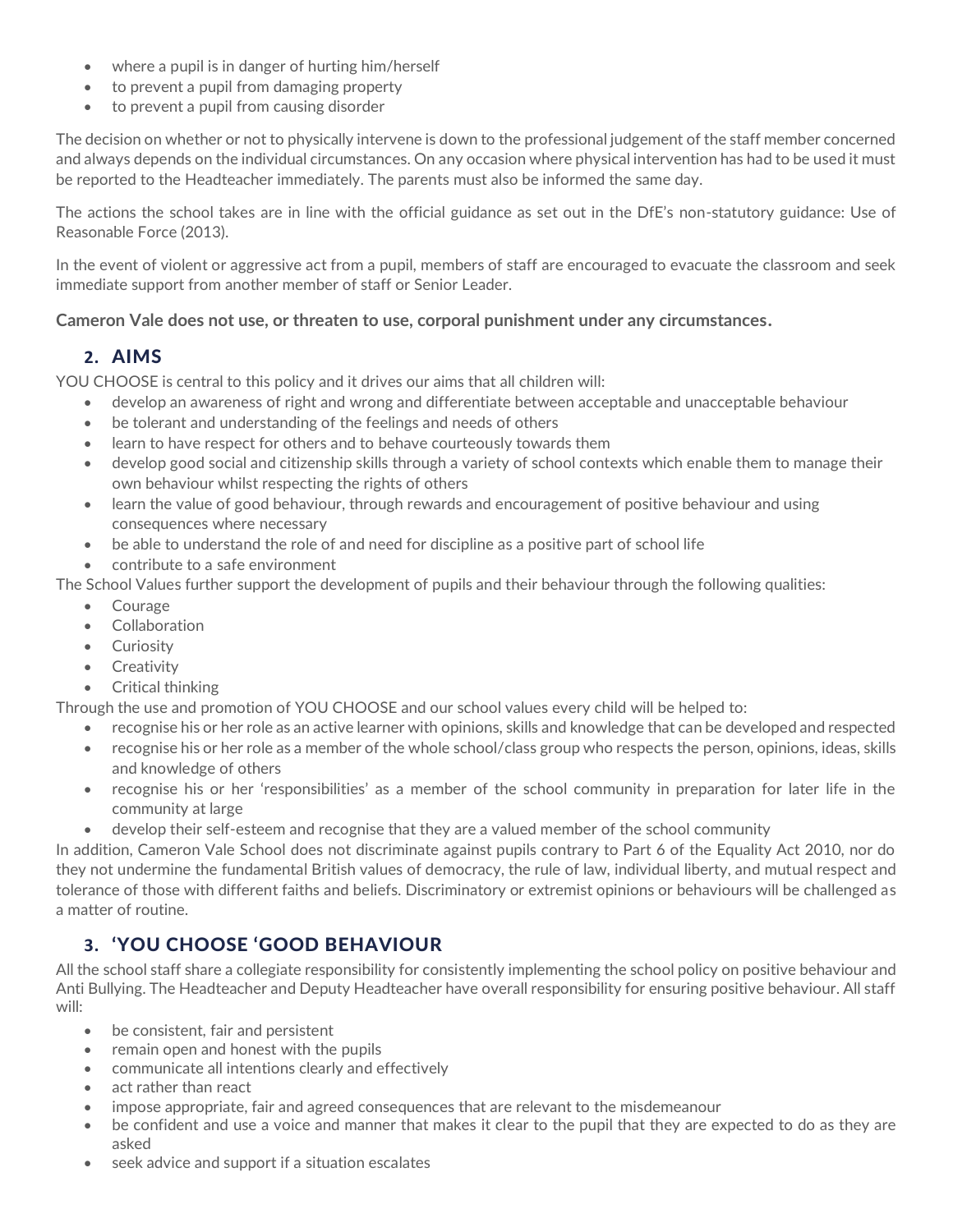- use consequences which focus on the behaviour and not the pupil's personal qualities
- for a consequence to be effective, it must be an action that the pupil does not want, but should never be meant to embarrass or humiliate them.

## **4.** REWARDS

A range of rewards will be used to achieve good behaviour throughout the school:

- Verbal praise
- Special mention in class or assembly
- Values stickers
- House points for academic, social or behavioural success
- Gold Star certificates
- Values certificates
- Kindness jar
- Informal referral to the Headteacher or Deputy Headteacher
- Application of a range of 'theories' e.g. Chimp Management and Growth Mindset, through assemblies and PSHE lessons

## SUNSHINE AND CLOUD SYSTEM

The 'Sunshine and Cloud Chart' is a visual behaviour system used in each classroom to help children monitor their behaviour and develop self-regulation. By using this system in each classroom, we aim to provide consistency in approach throughout the whole school and with all teachers. The foucs of the behaviour policy is to help children understand that they have a choice in how they behave. They can make both good and bad choices, good choices result in moving up the chart towards the star and bad choices result in moving down the chart to the thunder cloud. Each has a consequence and a reward. The system works as follows:

- **Star** If a child reaches the gold star they are rewarded minutes towards whole class golden time at the end of the week (for Key Stage 1 and Lower Key Stage 2) and are celebrated in the Friday assembly with a Gold Star Certificate
- **Pot of gold** If a child continues to demonstrate positive behaviour or makes another good choice they can be rewarded by moving up to the pot of gold and are awarded two house points
- **Sunshine** If a child makes a good choice they are rewarded with being moved onto the sunshine and being awarded one house point
- **Sun/cloud** Every child starts the day on the sun and cloud, this is the neutral starting point. From here the children can move both up and down the chart depending on the choices they make and their resulting behaviour.
- **Cloud**  Is the first warning given to a child who has made a bad choice
- **Rain cloud** Is the second warning given to a child who has chosen to repeat the bad choice
- **Thunder cloud** If a child reaches the thunder cloud an email/ verbal message is sent home. The child will sit with the Headteacher or Deputy Headteacher and complete a reflection card (Appendix 1) during the first five minutes of their playtime (the focus here is on reflection time, not missing playtime).

**NB: A child can only make one move jump up or down the chart at a time, therefore if the child is on the pot of gold and makes a bad choice they will first move to the sunshine, if they continue to make a bad choice the will move another step down to the sun/cloud and so on. The same applies in the opposite direction, if a child is on the rain cloud and makes a good choice they move one jump up to the cloud.**

## HOUSE POINTS

House points are awarded for good work and behaviour. All children and staff are members of one of the three school houses, Sydney, Mulberry and Carlyle. House points are awarded throughout the week and are collected in each classroom. Counting takes place on Thursdays and the results are announced in assembly on Friday. The winning house ribbons are tied to the house cup and displayed in the entrance hall. House Captains are chosen through a pupil vote at the end of each academic year. The nominated House Captains will count the house points each week.

## VALUES CERTIFICATES

A values certificate is awarded to one child in each class each week, in the Friday assembly. The certificate is awarded to the person in the class who has demonstrated an outstanding commitment to the school values or has particularly stood out for demonstrating one of the school values.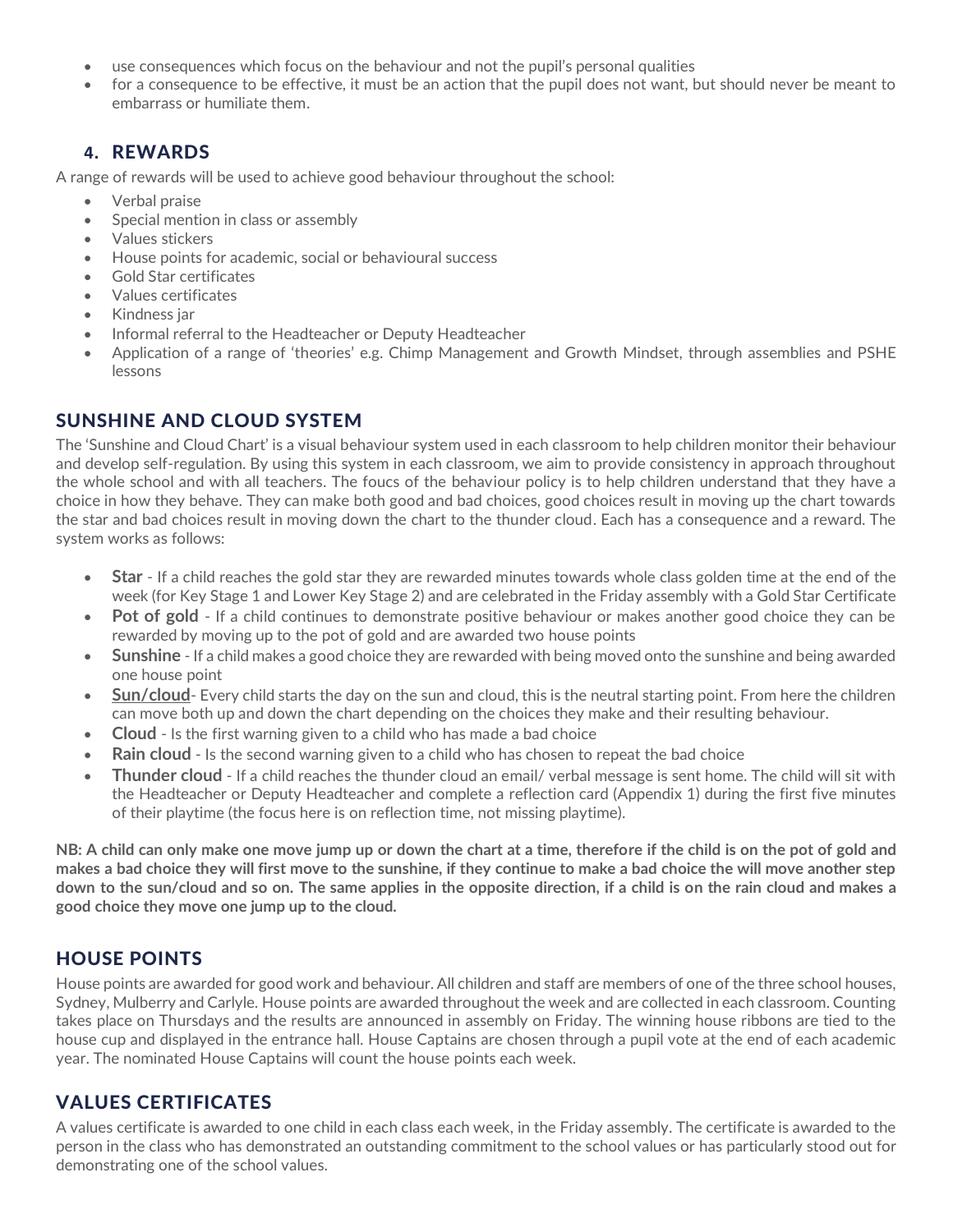## GOLD STAR CERTIFICATES

Gold Star certificates are awarded to those children that have reached the 'gold star' on the 'Sunshine and Cloud Chart' throughout the week. These are awarded to children in the Friday assembly and are a celebration of their commitment to making good choices.

## VALUES POSTCARDS

Values postcards are awarded and written by the class teachers to an individual child. They are awarded to the children throughout the week when they have demonstrated one of the school values. These are to be sent home with the child to be share enable them to share their success or hard work with their parents.

## VALUES STICKERS

Values stickers are awarded to children for demonstrating one of the school values. These are used by all staff as an immediate recognition of a child's commitment to the school values.

#### KINDNESS JAR

The kindness jar is used to acknowledge and reward a child's kindness. The whole school is committed to filling the same jar which is kept in the school entrance hall. A child's kindness is recognised by giving them a pompom to place in the jar. Once the jar is full a whole-school reward is chosen by the children.

## **5.** CONSEQUENCES

Failure to behave well will result in certain consequences being implemented as appropriate to the situation although there may be cases where adjustments to consequences and rewards may become necessary. A range of consequences may be applied based on the severity of the behaviour and any individual circumstances. These consequences will be at the discretion of the Headteacher in consultation with the SLT.

Children will be consistently reminded that they make the choice of behaving well or not. Staff are encouraged to have a consistent approach to the punishments that are given for inappropriate behaviour. Examples may include:

- reflection time
- being placed on behaviour cards
- removal from year group during lunch
- missing a club/planned after school activity
- removal of school representation rights
- ceasing attendance at school trips
- **Suspension**

If a consequence is used in result of a child's poor choices, it must be recorded on the school management system (iSams, Wellbeing Manager).

#### **6.** EXCLUSION

The school reserves the right to exclude a child whose conduct (whether on or off school premises or in or out of term time) has been prejudicial to good order or school discipline or to the reputation of the School.

- Temporary or permanent exclusion is at the discretion of the Headteacher
- Details of the procedure are communicated in full to parents in the School's Terms and Conditions.
- Details of the review procedure are in Appendix 2 of this Policy

A decision to exclude a pupil, either for a fixed period or permanently is seen as a last resort by the school and in the case of a serious single incident, is made only after a thorough investigation.

Reasons for exclusion:

- Serious breach of the school rules or policies
- Risk of harm to the education or welfare of the pupil or others in the school
- Breakdown of the relationship between the school and parents
- For behaviour outside the school, not on school business, the Headteacher may exclude a pupil if there is a clear link between that behaviour and maintaining good behaviour and discipline among the pupil body as a whole, or if it is deemed to be damaging to the reputation of the school.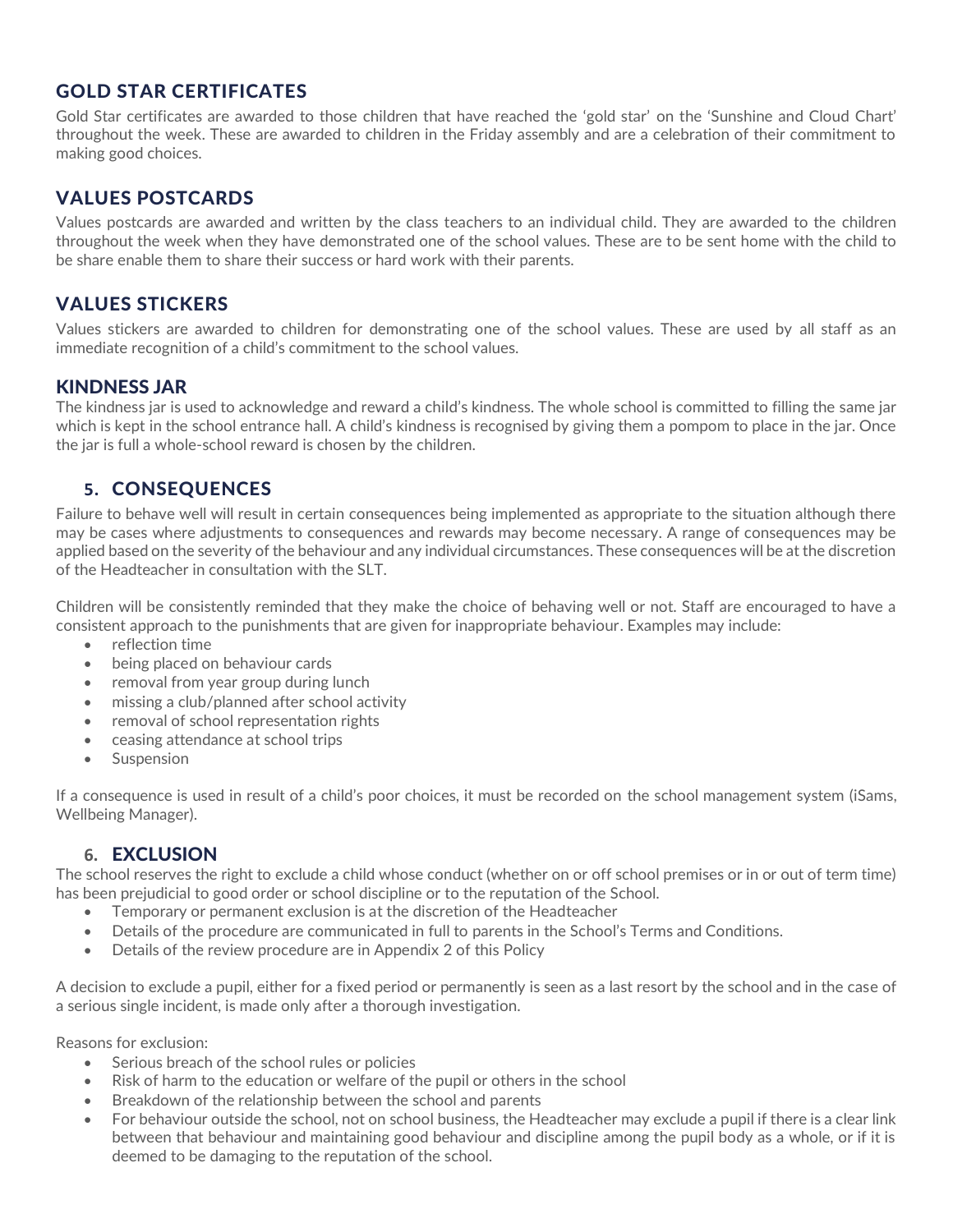### 6.1 SUSPENSION

Suspension is a temporary exclusion which should be for the shortest time necessary. Suspension may be imposed for a period of time from half a day to 5 days for persistent or cumulative problems. This would only be enforced when the school had already offered and implemented a range of support and management strategies. Suspension will not be used for minor incidents (e.g. failure to do homework, lateness, poor academic performance or breaches of uniform rules), except where these are persistent and defiant. Suspension may be used in response to a single incident of a serious breach of school rules and policies or a disciplinary offence.

In such cases the Headteacher will investigate the incident thoroughly and consider all evidence to support the allegation, taking account of the school's policies. The pupil will be encouraged to give his/her version of events and the Headteacher will check whether the incident may have been provoked, for example by bullying or racial harassment.

## 6.2 EXPULSION

A permanent exclusion is a very serious decision and the Headteacher will consult with the Senior Leadership team and the Chairman before enforcing it. As with a suspension, it will follow a range of strategies and be seen as a last resort, or it will be in response to a very serious breach of school rules and policies or a criminal or disciplinary offence such as:

- serious actual or threatened violence against another pupil or a member of staff
- possession or use of an illegal drug on school premises
- carrying an offensive weapon
- persistent bullying
- racial, sexual or homophobic harassment

If the Headteacher decides to exclude a pupil he/she will:

- ensure that there is sufficient recorded evidence to support the decision
- explain the decision to the pupil
- contact the parents, explain the decision and ask that the child be collected
- send a letter to the parents confirming the reasons for the exclusion, whether it is a permanent or temporary exclusion, the length of the exclusion and any terms or conditions agreed for the pupil's return
- in cases of more than a day's exclusion, ensure that appropriate work is set and that arrangements are in place for it to be marked
- plan how to address the pupil's needs on his/her return
- plan a meeting with parents and pupil on his/her return

An exclusion should not be enforced if doing so may put the safety of the pupil at risk. In cases where parents will not comply by, for example, refusing to collect the child, the child's welfare is the priority.

## **7.** REPORTING AND RECORDING

A good relationship between parents and school is essential and the staff of Cameron Vale School endeavour to build a supportive dialogue between home and school and will inform parents at an early state if there are concerns about their child's welfare or behaviour.

The aim is that parents should feel welcome at the school and have access to the teacher at the beginning and the end of the day and to the Headteacher, usually within 24 hours of a request for a meeting.

Reports on behaviour issues include:

- daily verbal reports
- comments in pupil reading diaries
- written reports
- e-mails
- parent/teacher evenings
- records on the school management system (iSAMS)

Teachers are also committed to communicating positive feedback to parents concerning behaviour as well as pointing out areas requiring improvement. Following any incident, the pupil will be given the opportunity to discuss, and if he/she wishes record, or have recorded, his/her feelings and opinions. This record must be completed with a nominated member of the SLT.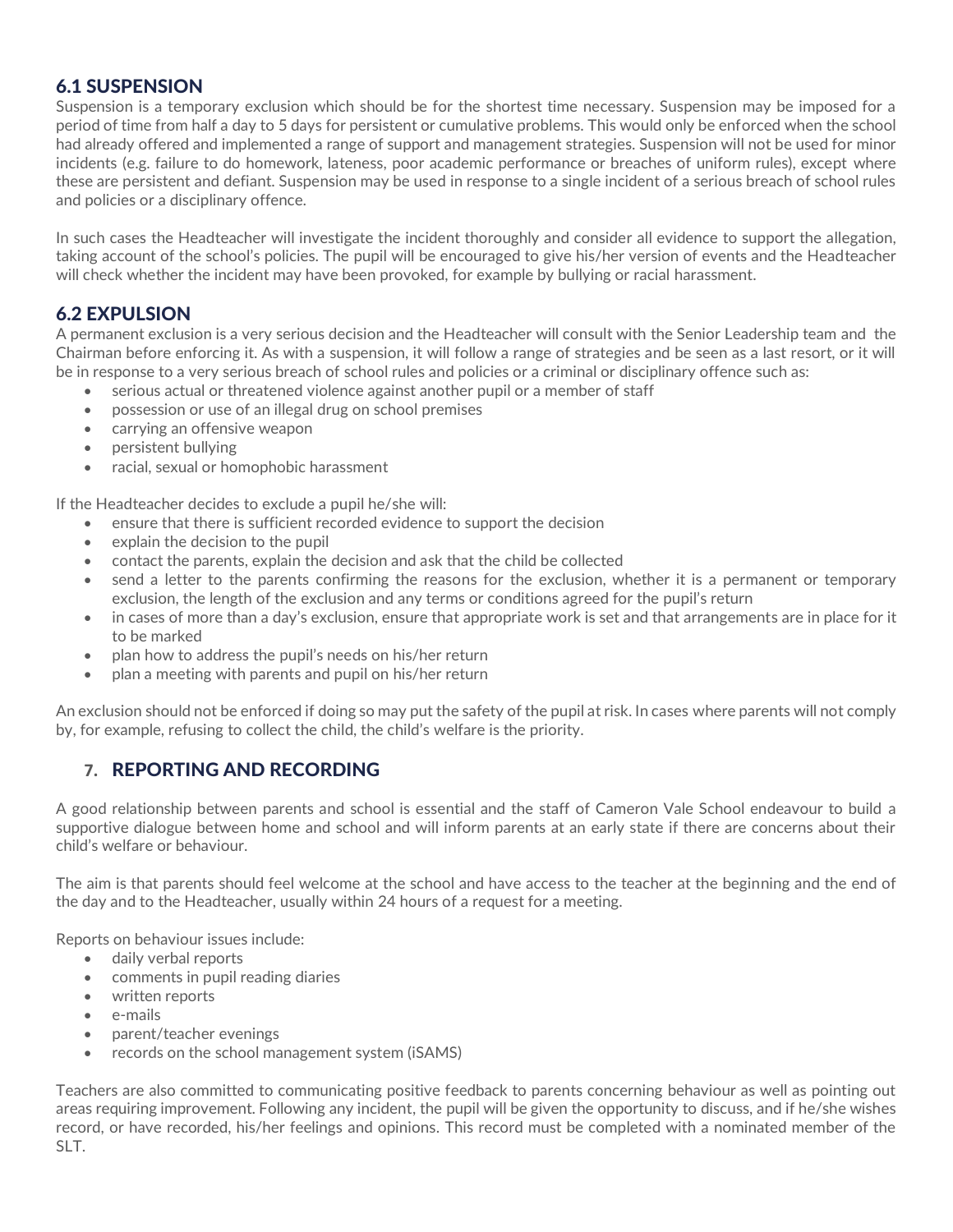## **8.** BEHAVIOUR EXPECTATIONS RELATING TO COVID-19

We aim to help the children understand expectations around behaviour and routines and to ensure a school environment that minimises risk for all, in relation to the spread of COVID-19.

Children will be introduced to and reminded frequently of the new behavioural expectations and rules that must be adhered to during the period where Covid-19 is prevalent.

These are:

- following school instructions on hygiene, such as handwashing and sanitising
- following any altered rules for arrival or departure
- following instructions on who pupils can socialise with at school
- following specific instructions about moving around the school
- expectations about sneezing, coughing, tissues and disposal of
- alerting a teacher immediately if displaying any symptoms of coronavirus

Pupils not following the behaviour guidelines and routines relating to Covid-19 will be warned by teachers in the first instance. If behaviour expectations are repeatedly ignored, parents will be contacted by form teachers in the first instance, and subsequently by a member of the School's Senior Leadership Team.

#### **9.** MONITORING

This policy will be monitored and reviewed as part of the ongoing audit of practice within the school. School and classroom rules and the effect of displays to promote good behaviour and also the feedback from the staff, School Council and the Pupil Questionnaires will form part of the monitoring process.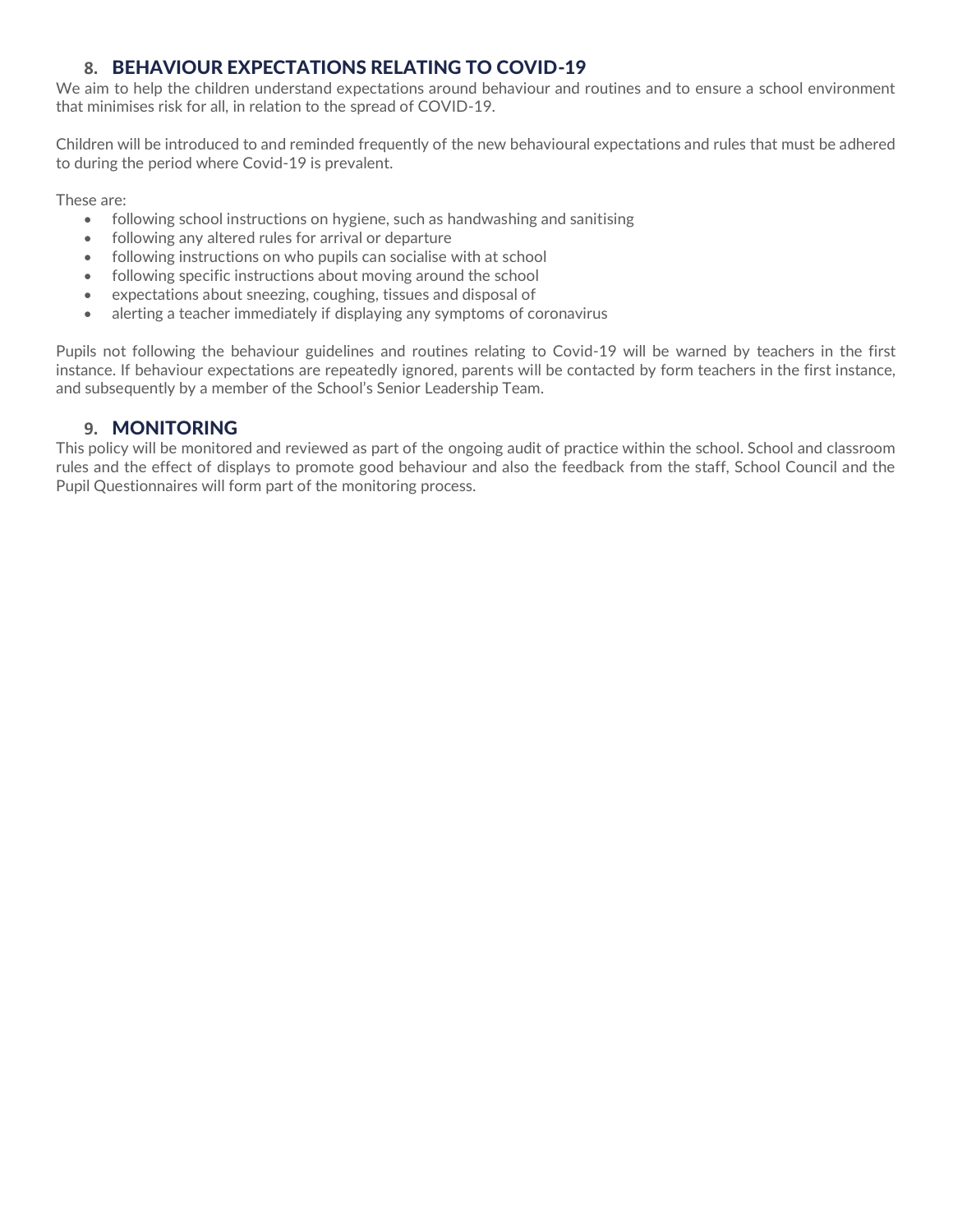# **APPENDIX 1: REFLECTION CARD**

## **Behaviour Reflection Card**

How are you feeling?

⊕ Happy ( G Sad ( G Angry

 $\odot$  Confused  $\odot$  Worried  $\odot$  Unhappy

What choice did I make?

How did my choice impact others?

What choice could I make next time?

# **APPENDIX 2: REVIEW PROCEDURE**

PROCEDURE FOR REVIEW FOLLOWING EXCLUSION